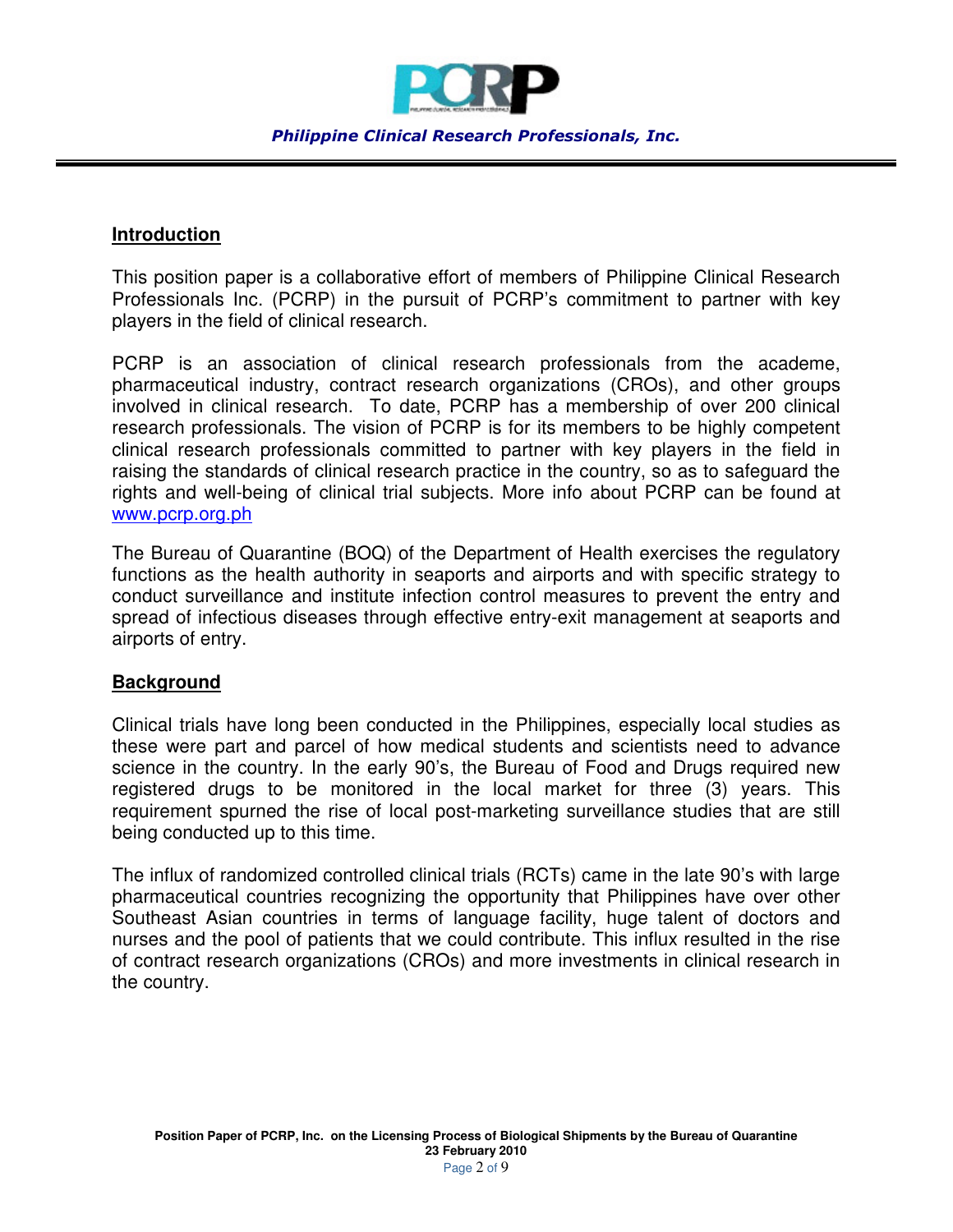

For the past 10 years, the growth of international, global clinical trials have been steadily rising. The impact of harmonization of how clinical trials are conducted, through ICH-GCP (International Conference on Harmonization- Good Clinical Practice) became the basis for the globalization of clinical trials. Philippines has become an emerging market for international trials. In 2009, *clintrials.gov* which is a global registry of clinical trials conducted all around the world lists Philippines as having close to 400 clinical studies (both completed and ongoing since Philippines was included in this global registry).

# **Global Clinical Trials and Why biological samples need to be shipped out of the country?**

The Philippines is now becoming a major participant in global trials. The bulk of clinical trials being conducted in the country now has focused on international, multi-centre trials. A trial is thus being participated in by as much as 50 to 60 countries. One country may be participated by as as much as 10 to 20 hospitals.

Clinical trials involve the analysis of different variables and parameters in order to assess the efficacy and safety of the investigational product. One way to measure efficacy and/or safety is to perform various, protocol-specific analyses on human biological samples such as blood and tissue samples. Since trials are conducted globally and samples are collected from different hospitals/institutions, the need to control a potential source of variability in the measurement of the efficacy and/or safety endpoints is of absolute importance. Global trials, thus, commonly employ/contract only one laboratory to perform analyses of all samples collected globally. The laboratory contracted to do these are often located outside the Philippines, thus the samples need to be shipped out for analyses.

A sample flowchart of a clinical study can be found in Appendix 1 to demonstrate the different steps that a clinical trial patient will undergo – from screening to study end, to better understand the various processes involved in the conduct of a clinical trial.

## **BOQ Practice on outbound shipment of biological samples used in medical/clinical research**

The BOQ is currently requiring an export license to be obtained for a single outbound shipment of a biological sample to be shipped to a central laboratory.

Historically, the BOQ based on the Quarantine Act of 2004, granted Export Permits for the entire duration of a clinical trial after the approval from the Food and Drug Administration (FDA) (previously Bureau of Food and Drugs, BFAD) has been obtained.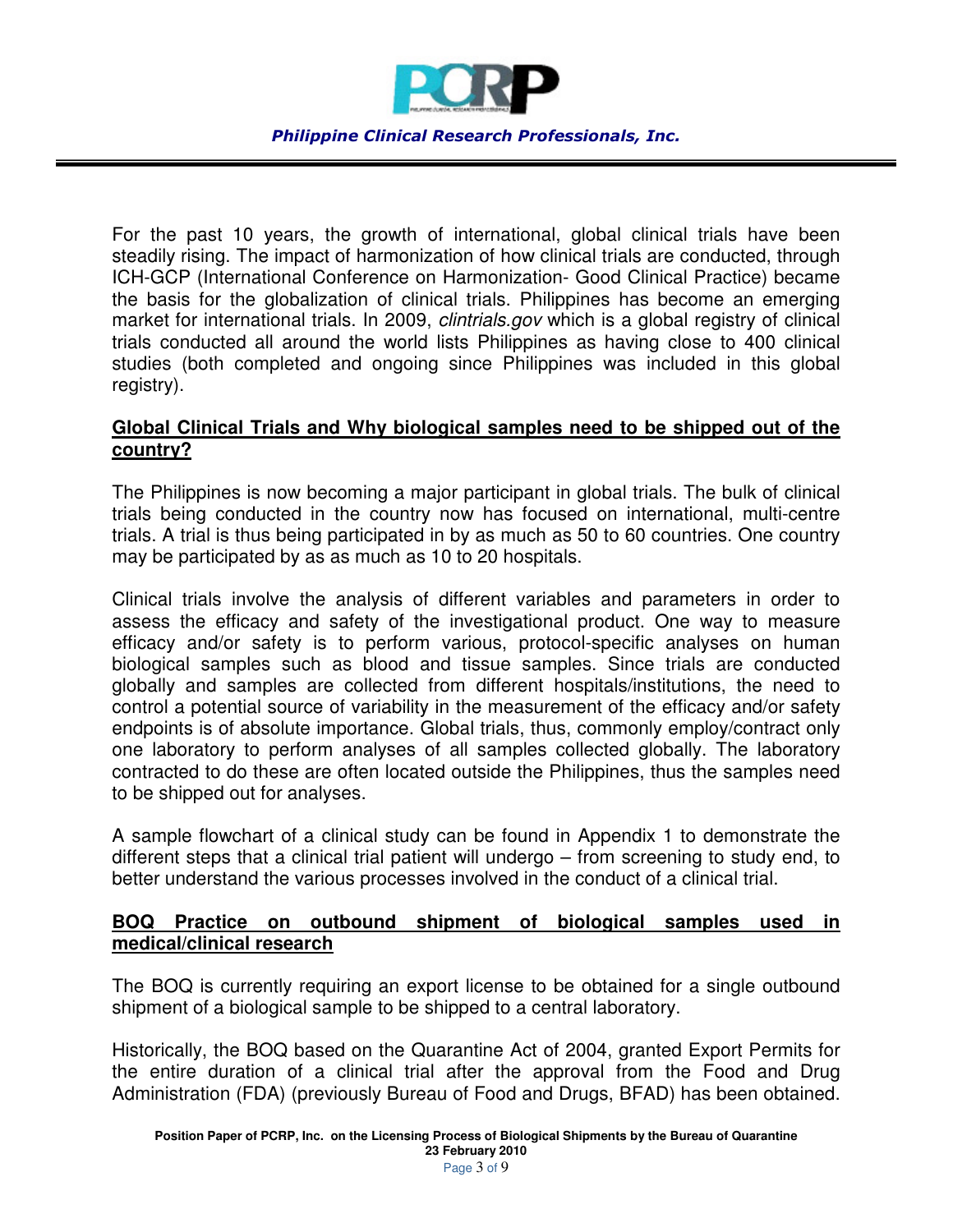

This was changed sometime in 2006-2007 where export licenses were granted on a one license per clinical study per year basis.

The requirements for both processes were the following:

- FDA (BFAD) approval
- description of the shipment
- duration of the study
- estimated amount of biologicals to be shipped out
- List of the participating sites with the corresponding names of the Principal Investigators

In 2009, BOQ came up with a new process that requires applicants to obtain a new export license for every shipment of biological samples. So a shipment date has to be stated in the application letter. The Export License/BOQ permit obtained will carry this date and is valid only on the indicated shipment date/s.

The new process has caused severe impact on the clinical research industry and it has affected us in a number of ways.

## **The Realities of the Current Licensing Process that Impact the Clinical Research Industry**

1. There is huge variability in the nature of how clinical trials are conducted.

Obtaining Export License that is good only for one shipment date may be equivalent to one defined visit of one clinical trial patient.

With multiple sites, multiple clinical trial patients, multiple visits, and multiple blood draws, this process becomes almost impossible to comply with.

The structure of clinical trials involves taking serial samples of these specimens from any one patient. The amount and frequency of blood draws would therefore depend on the clinical protocol and its objectives. This does not mean, however, that the exact dates of these specimen draws are predictable, as these depend on when a subject enters a study. Not only that as clinical trial patients come from multiple sites.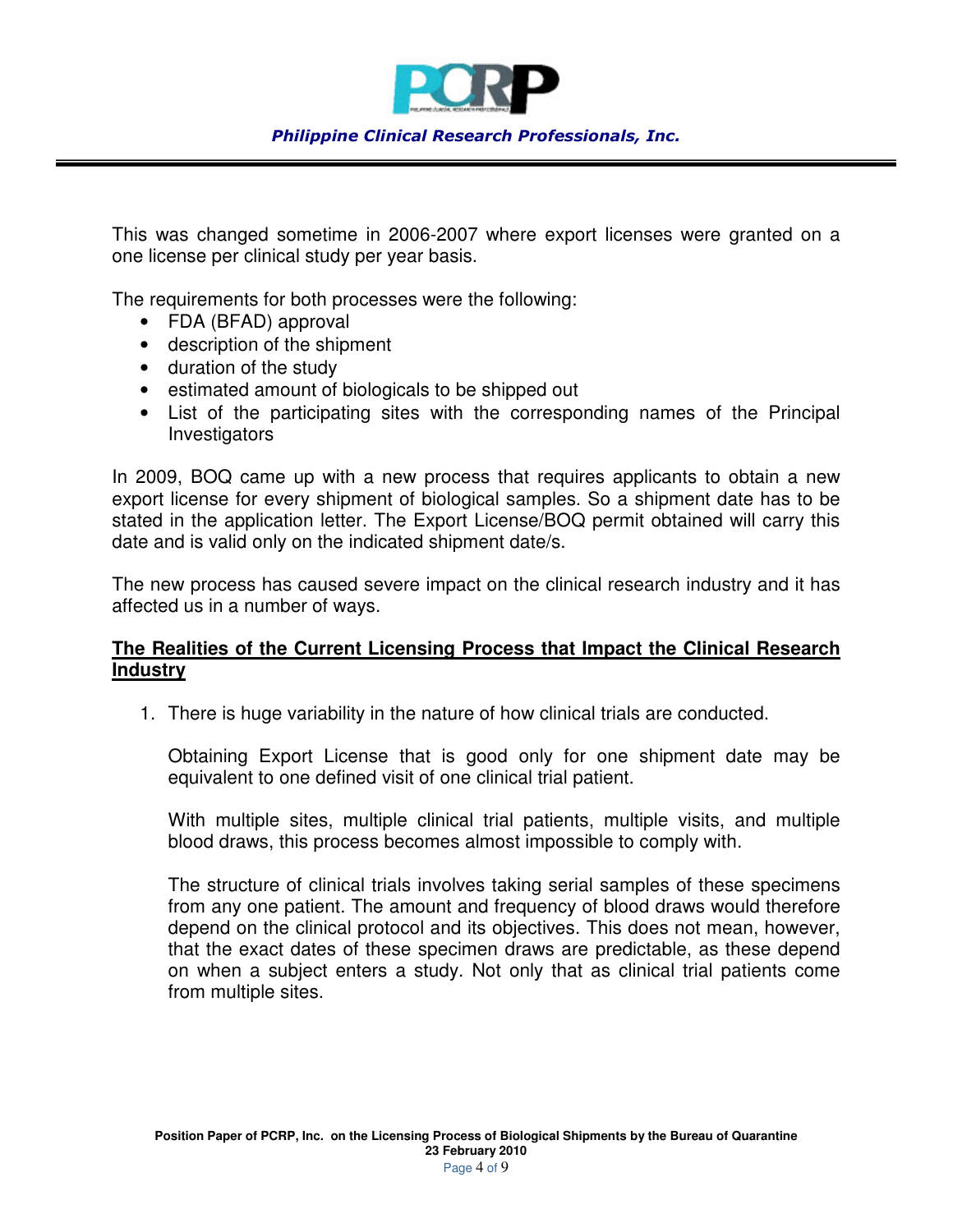

2. Timely reporting of laboratory results is an integral factor in the management of clinical trials.

Results of laboratory data may impact on how the investigators/doctors will manage the care and well-being of their clinical trial patients. From pick-up at hospitals to delivery of shipment to Central Laboratories (most often located in Singapore) – this chain requires a very smooth flow otherwise, the samples are rendered useless.

3. A clear, concise, and written guideline on the process and its requirements (and rationale for such requirements) for shipment of biological samples collected from clinical trials could not be found.

This lack of documentation presents a major problem when we are preparing clinical trial budgets because of the need to justify the shipment costs.

Clinical research has always been guided by a sound, justified need – the safety and well-being of clinical trial patients and the integrity of its data. It also goes hand-in-hand with the need for a sound, justified financial program. The impact of obtaining hundreds and hundreds of Export Licenses will translate to a huge expense if we compare Philippines to other Southeast Asian countries in terms of how much is being paid for Export License as the other SEA countries have no such thing. This puts a question on the viability of including Philippines as a participating country in clinical trials.

4. The new process has a huge impact on clinical operations

The logistical challenges are extremely cumbersome and are hindering with the planned smooth flow of operations that clinical trials need to have in order to succeed. And with the rise in the number and magnitude of clinical trials being done in the Philippines, this stunts the potential growth of the industry and impacts our competitiveness as a major player in the region.

Severe adverse increase in operational costs – CRA hours have to be increased to accommodate the numerous applications, licensing costs of the Export Permits, messengerial, courier, freight and telecommunication charges have drastically increased. Man-hours of even the site staff have to be factored-in because they too have been affected by this process.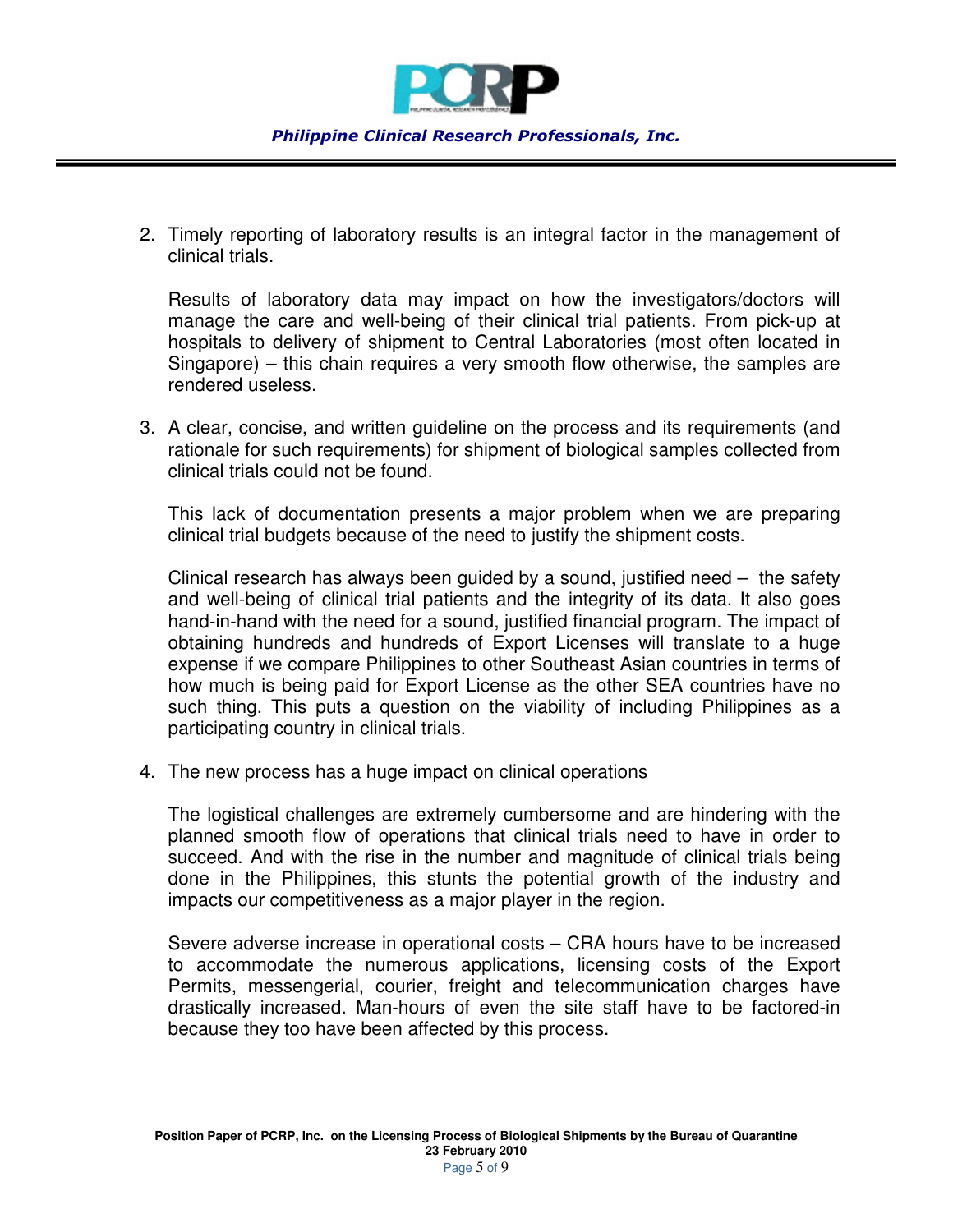

We feel that on the Bureau's side, the workload of having to change dates of import licenses and granting new ones are becoming taxing and cumbersome, with the frequency of having to do these tasks and having to accommodate all these requests.

To reiterate the impact of the huge increase in operation - on the business side of things, increased cost in doing clinical trials diminishes the country's viability as a major player in the clinical research industry.

The country's unique attributes that put us ahead of other nations in the region, like having a population that can speak and understand English, for example, can be set aside when a Sponsoring company considers the cost of doing clinical trials. Other countries whose requirements are not as stringent and costly might be considered over the Philippines, even if we have the more capable doctors and study sites and the desired patient population.

| Country     | <b>Export License Requirement for Biological Samples</b>                                                                                                                                                                                                                           |
|-------------|------------------------------------------------------------------------------------------------------------------------------------------------------------------------------------------------------------------------------------------------------------------------------------|
| Hongkong    | No requirement                                                                                                                                                                                                                                                                     |
| Malaysia    | No requirement                                                                                                                                                                                                                                                                     |
| Singapore   | No requirement                                                                                                                                                                                                                                                                     |
| Tawan       | Yes, export license for the study after regulatory approval.<br>Requirements to obtain export license: Regulatory approval,<br>name and address of Central Laboratory; at least 1 approval<br>from Ethics of participating hospital. Export license is valid for<br>up to 3 years. |
| Thailand    | Yes. Requirement for regulatory approval is needed.                                                                                                                                                                                                                                |
| South Korea | No requirement                                                                                                                                                                                                                                                                     |
| Vietnam     | Yes, export license for the study after regulatory approval.<br>Requirements needed : Regulatory approval, name &<br>address of Central Laboratory; Export License valid for 1 year                                                                                                |

## **Export License Requirements from other countries in the Region**

With reference to tabulation, 4 of the 7 countries do not require export licenses for biologicals. Of the 3 countries that do require it, 2 have validities for a year or more. None of these countries require one export license per shipment.

Our country is not at par with our neighbors in the region, in terms of exporting biological samples used in clinical research and in other regulatory processes in the conduct of clinical research.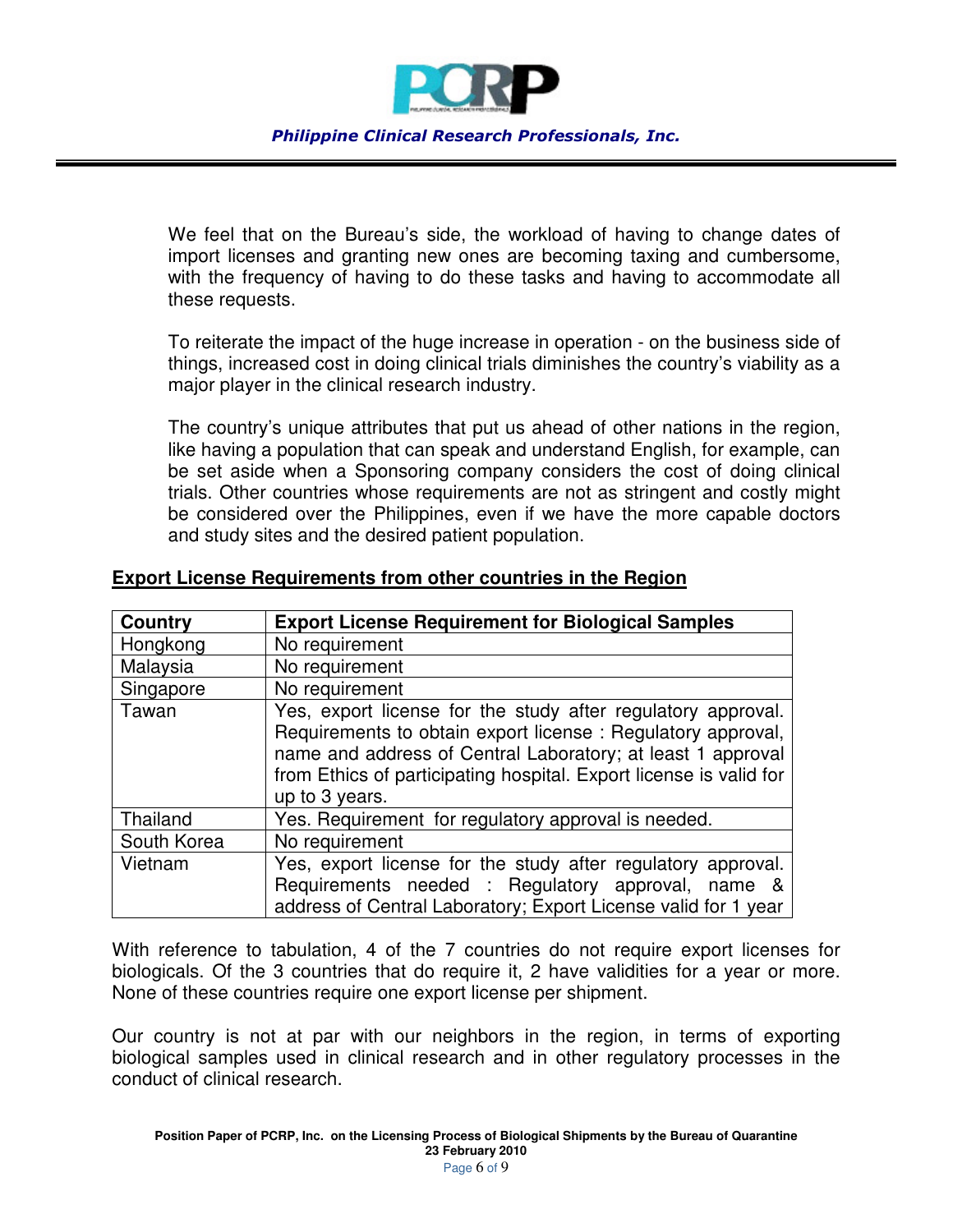

#### *Philippine Clinical Research Professionals, Inc.*

## **PCRP's Recommendations**

PCRP is working hard to partner with key players in the clinical research industry so that sound, logical, practical guidelines and processes are put in place to level up Philippines to the rest of the countries that are active in the conduct of clinical research.

PCRP's Recommendations in obtaining Export Permit for Outbound Shipment of Biological Samples for Use in Clinical/Medical Research

- 1) The Bureau of Quarantine has to develop a written guideline/memo/communication on the export licensing process and its requirements. This would help prevent confusion within the industry and will facilitate the understanding of one of our country's regulatory processes. This would also put the Philippines at par with our neighboring countries in SEA with sound and firm guidelines on exportation.
- 2) PCRP recommends for an annual Export License for every clinical trial. This Export License will cover all participating sites/investigators of the clinical trial.
- 3) PCRP recommends that an annual listing of outbound shipments be provided by the courier companies, regardless of the shipper and consignee. Courier companies are the last person that handles the outbound shipments. But we recommend also that to make this work, consultation with the courier companies must be ensued to check the viability of this idea. After all, guidelines and processes must be practical, workable and sustainable.

## **Conclusion**

The use of human biological specimens is critical for clinical/medical research. In reality, patient specimens that have a minimal likelihood of containing pathogens are exempt from many shipping requirements. The public and more so, the clinical study participant, must have confidence that researchers will handle and use such materials sensitively and responsibly.

PCRP acknowledges the role of BOQ to safeguard and protect the public from entry and spread of infectious diseases and other biological hazards. This same principle is also an important concern for PCRP.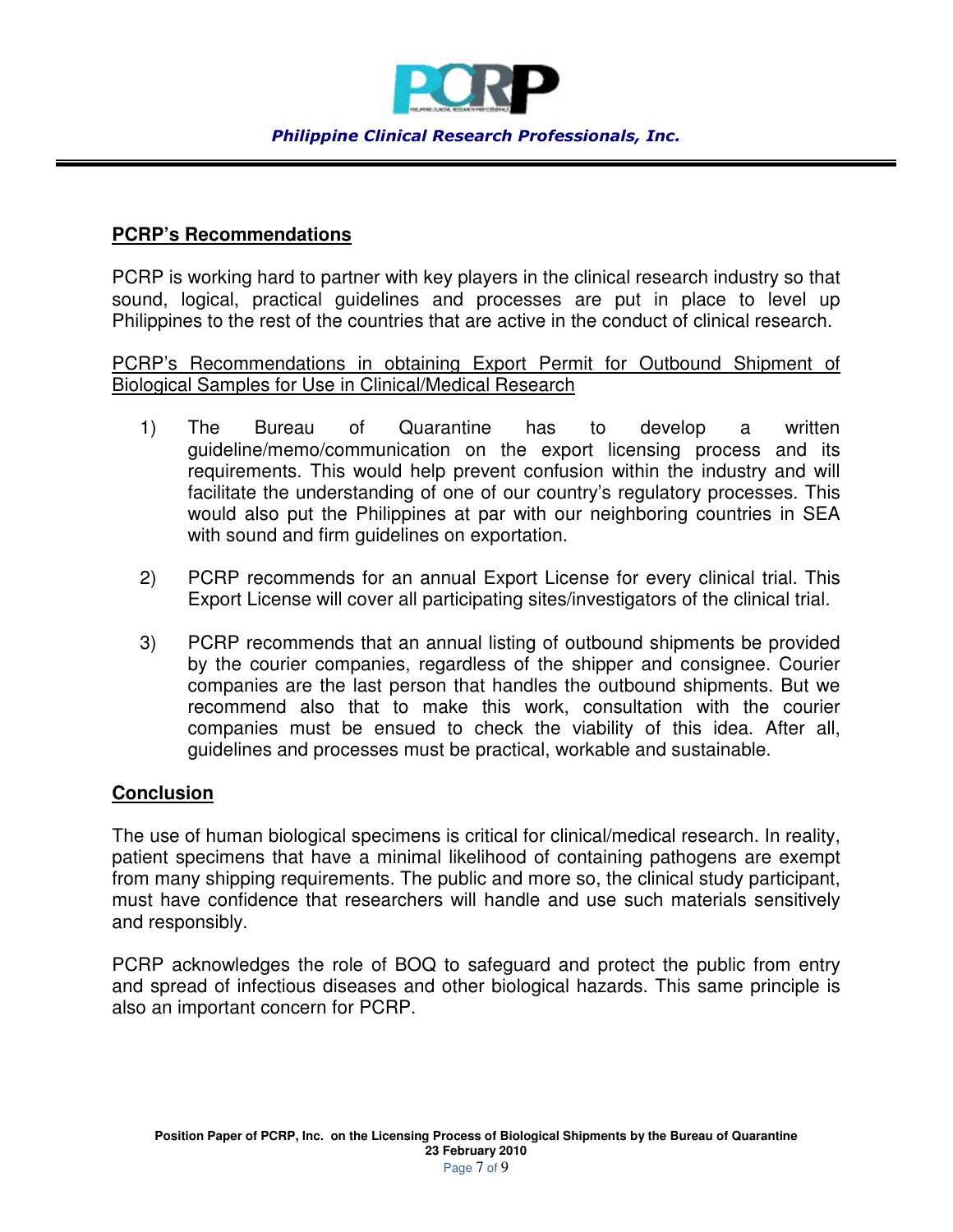

We are all involved in the health industry, we are all guardians of our society's health and well-being. It is therefore our duty to ensure that quality health care is accessible, obtainable and would be available at fair cost to all people. A streamlined regulatory process, including the BOQ, is thus urgently needed.

The clinical supply chain (from importation and exportation) must then be clear-cut, wellthought-of, well-designed with no blockage from all parties concerned in the conduct of clinical trials – FDA, hospitals, Bureau of Customs, BOQ, courier companies, and the other industries that are linked in the whole operation on clinical/medical research.

Communication of the new guidelines will pave the way for less work for all concerned (less labor, less expense) which will translate with more ease (without sacrificing the evaluation and review of outbound shipments by concerned agencies of the government) and will ensure that new investigational products and drugs will get into the market sooner, for the benefit of patients afflicted with different diseases.

With streamlined processes and with written guidelines for the country, PCRP believes that Philippines as a country will become more competitive and will provide for more capability in conducting global clinical trials. The country has to get up to the speed of globalization. Alignment of regulatory policies and processes with the rest of the world will make us a stronger participant in global clinical trials.

Thank you very much.

#### **Philippine Clinical Research Professionals, Inc.**

(Original signed) (Original signed) Linda Grace Mendoza **Darryl Ching** President **President President** (AD for Global Research Operations, (Team Leader-Clinical Operations, On-Site Monitoring, Parexel Phils.) INC Research)

(Original signed) (Original signed) Anne Sanchez **Janice Dizon** Secretary **Auditor** Auditor (Associate Site Start-Up Lead,  $\qquad \qquad$  (Clinical Research Manager, Quintiles Phils.)

GlaxoSmithKline Phils.)